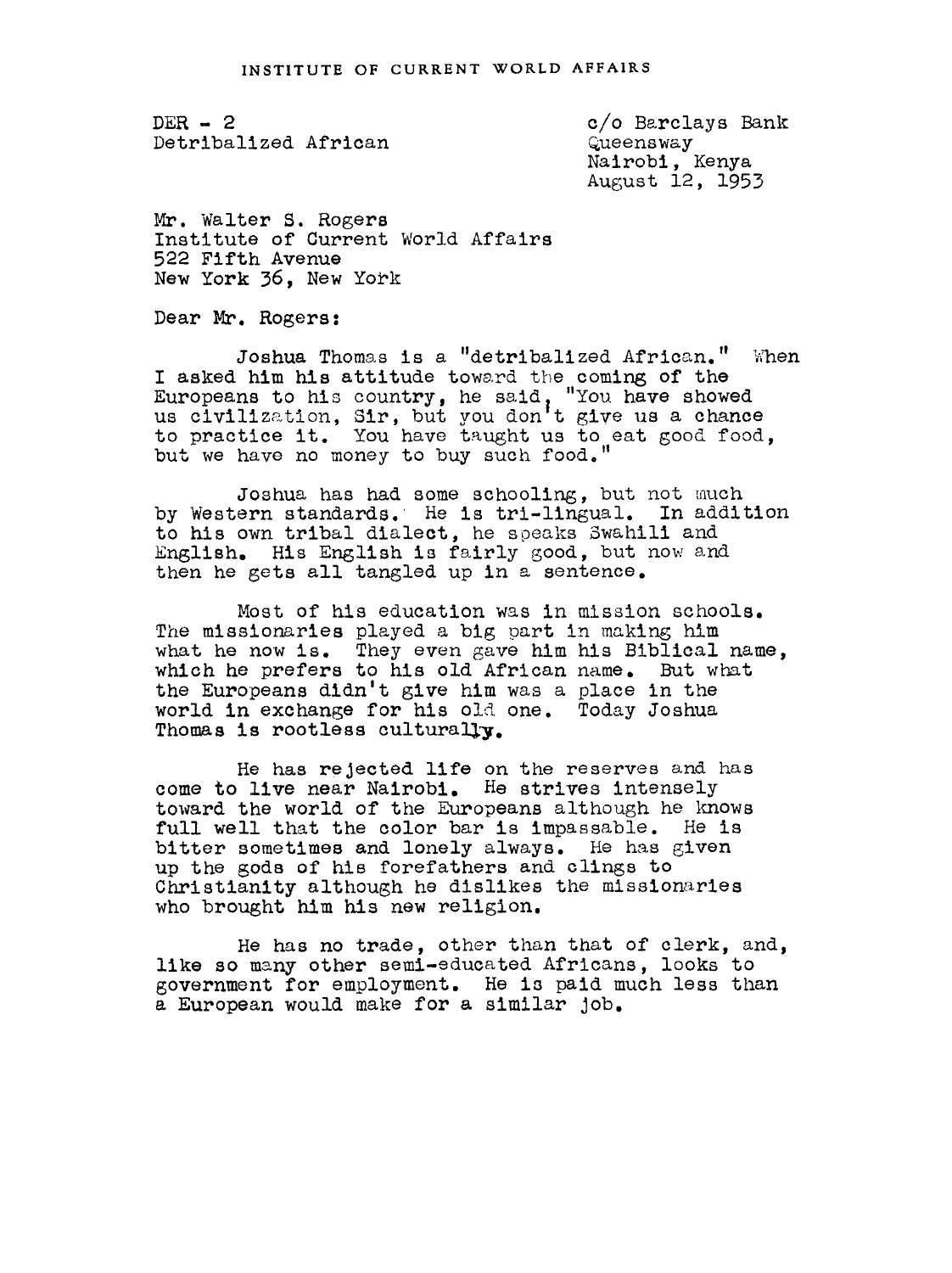$DER - 2$  2  $- 2$ 

He says he is opoosed to Mau Mau, but adds quickly that he believes they have valid grievances. He distrusts and fears the Europeans, but admires them and wants to be accepted by them. He lacks the cleverness and sophistication of the Europeans. He appears to be very sincere, his words rush out in unchecked torrents sometimes and he seems to be painfully self-conscious.

It took several talks with Joshua before he relaxed somewhat. He said he had never met an American before, but had met a Canadian once who had been nice to him. He had only a vague idea of America, but one of his first questions was, "How do you treat the American Africans?"

Joshua is 32 years old. Unlike most Africans I have seen, he is tall and husky. He is rather handsome by Western standards. His skin is deep brown, not blackish. He is a Maragoli and was born on a reserve in North Nyanza---in western Kenya not far from Lake Victoria. He was one of eIsht children---five boys and three girls. Three of his brothers are older than he. His father's shamba consisted of three acres.

The only white men Joshua came into contact with as a boy were missionaries and, occasionally,<br>colonial officials. There were no settlers in the area.

The first missionaries had arrived there in 190e. Joshua <sup>s</sup> father was an adult then, but Joshua does not know-just how old. As in other tribes, men reckon their age by their age-group and not in terms of years. "When the missionaries first came, " Joshua told me, "our people feared them, so the missionaries used to play tricks on them to get them to come to the mission station. They used to leave salt, sugar, beets and other things along the road and our people would be attracted to the mission station, picking<br>up food. In that way, the missionaries would get In that way, the missionaries would get to talk to them. Our grandfathers came to know the missionaries well and they came to think that the missionaries were not bad men, but good men. Our forefathers were taught Christianity. My father is still a very keen Christian. ''

Among many tribes here there is an almost pathetic belief that education automatically will unlock all doors to the white man's world. Joshua's father, with 'only a three-acre shamba, sent all his sons to school. Joshua got the most education --- seven years.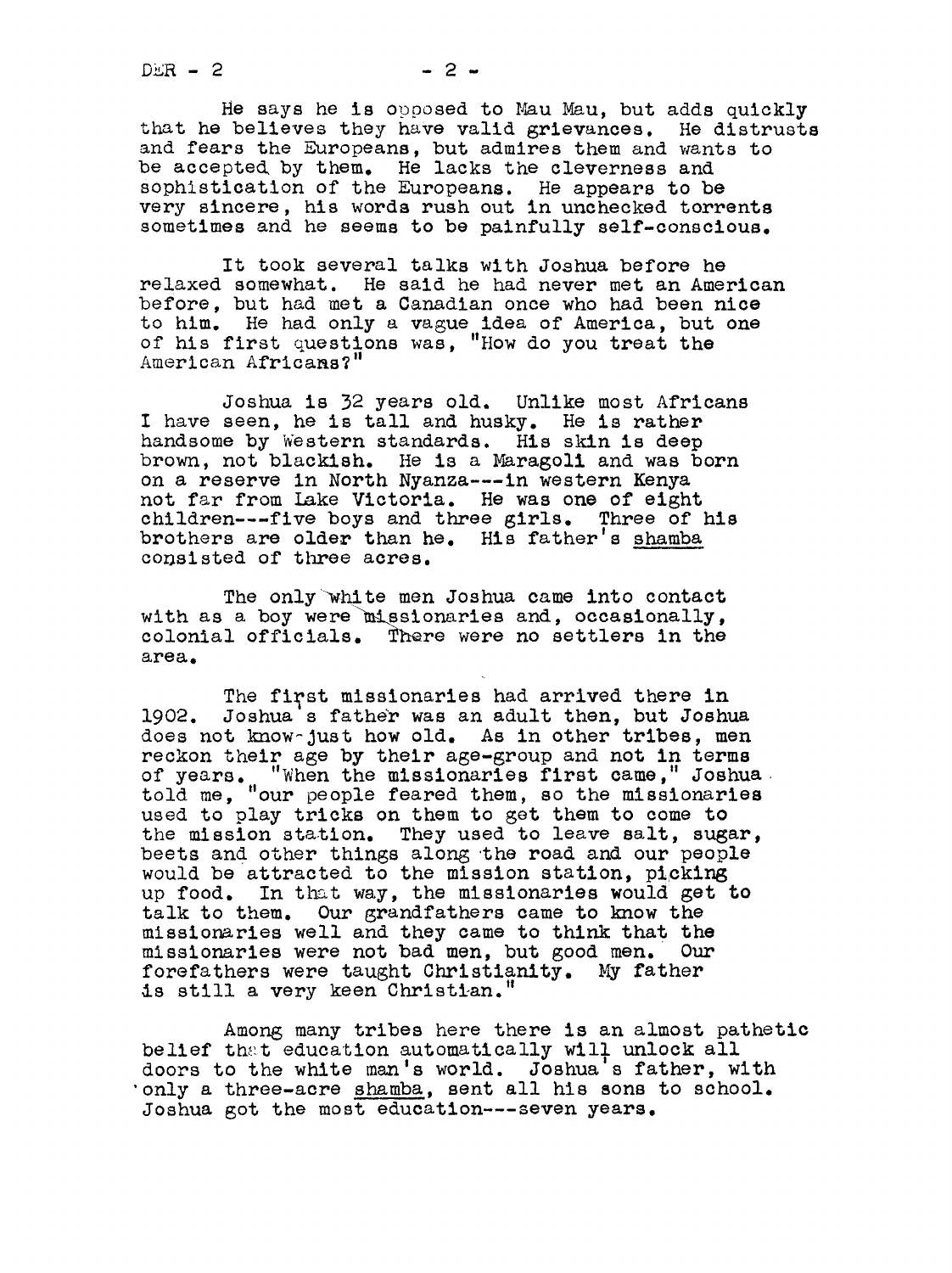Joshua's education began when he was 13 years old. He was enrolled then in a day school operated by American Qukers, whose missionaries had Christianized his family. He stayed there two years, then went to a government primary boarding school. His father had to pay fees---small by European standards but large for Africans---at both schools and Joshua helped out at each place by doing odd jobs on the school grounds after class.

After three years in the government school, the principal got Joshua a partial scholarship to another mission school, this one operated by the Church Mission Society of England. He stayed.there two years, or until he was 20 years old.

"I didn't leave the school a happy man," Joshua<br>recalled. "The boys had a strike because of the food "The boys had a strike because of the food they were giving us. There was not enough of it and it was not good food. We talked to the principal about it, but he didn't bother so the boys went home. I'm not very good at eausing trouble, but I didn't want to be the only boy at school, so I went home, too. When the boys were called back, I was in Nairobi working. My father could not afford any more education.

That was in 1941. Joshua became a policeman and was assigned to clerical work. He earned 32 shillings a month, or  $$4.48$ . When he left the police department two years later he had had one promotion and was earning 40 shillings a month, or  $$5.60$ . "Was that enough?" I asked. "It was or \$5.60. Was that enough? I asked. "It was not enough to buy a shirt, " Joshua said

He then took a government job paying  $E5$ lO0 East African shillings) a month, or about \$14. He stayed there seven years and became the head of a department, in charge of 15 Africans and seven Asians and earning L10 a month. "A European would make much more," he said. He then took a different public Job to make more money and now earns 115 (\$42.45) a month, one-third of which he sends home to the family on the reserve.

The family is having a hard time of it. The aged father divided the shamba among the five sons. From years of overwork, the land has become more and more unproductive.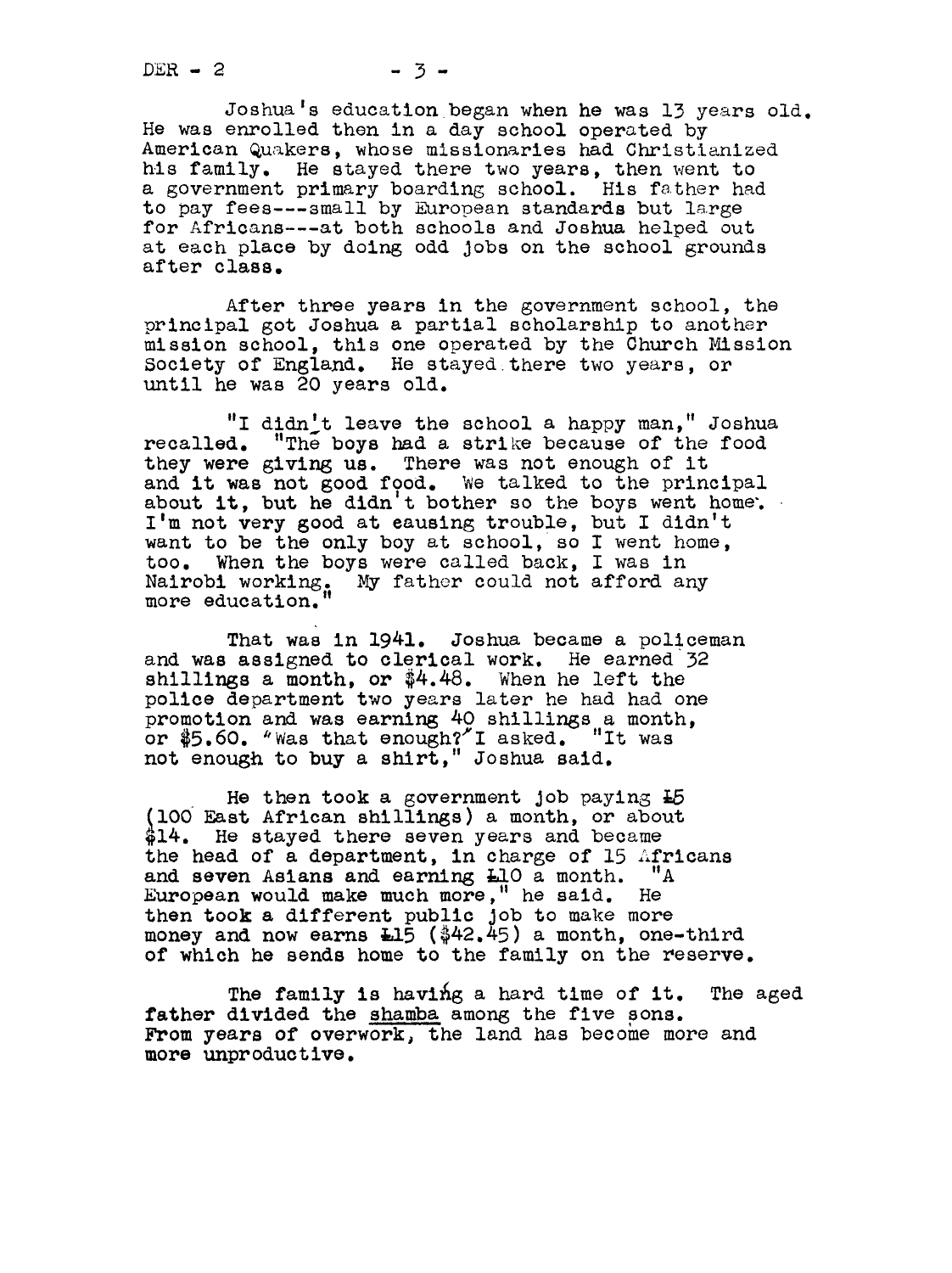$DER - 2$  -4 -

One of the sons recently sold his share and with his wife and baby came to Nairobi, jobless and ill. He now is in a hosoital with a serious stomach ailment. "I do not know what will become of him now," said Joshua. Another son earns 48 shillings a month as a tailor in Eldoret. ("A European tailor makes a lot of money, but an African tailor is nothing," said Joshua. ) The other two sons and the parents, along with an unmarried daughter, continue to eke out a living on the shamba, now dwindled to 2-2/5th acres.

Joshua said he finds it difficult to get along on the L10 (\$28.30) left him each month. He dresses in European clothing---usually a corduroy Jacket, sports shirt or regular shirt, slacks and shoes---but these are of the cheapest grade and a bit threadbare.

His living quarters, provided by the government, consist of two connecting circular huts, each 15 feet in diameter. They are of a type seen throughout Kenya---walls, in this case concrete, extending to shoulder level and topped with a peaked thatch roof, which Joshua himself put up.

One hut is for sleeping; the other is a parlordining room. A 15-year-old neighbor boy cooks Joshua's meals and keeps the huts Clean. Joshua pays him 32 shillings a month.

There is a small table in the parlor-dining hut, two cots along the wall which serve as couches, an overstuffed chair, several wooden chairs---and a bookcase. The bookcase contains about 75 volumes, all cheap novels, travel books, school texts and such items as "Teach Yourself Better English." Atop the bookcase are copies of the East African Standard, Nairobi's daily newspaper, and copies of illustrated English magazines. Joshua reads by the light of a kerosene lamp.

Along the circular wall of the hut hang a dozen water color paintings done by Joshua. I consider them first rate. The largest is a painting of Adam and Eve in a tropical garden with the serpent coiled around a tree. Adam and Eve are Africans. The other paintings are scenes from the reserve---landscapes, native villages, women carrying water jars, warriors hunting lion and people working in their shambas. Joshua said he was introduced to painting in school and has kept it up ever since. He had no formal art lessons. He would like to paint in oils, but he cannot afford to do so. The water colors are done on stray pieces of cardboard and on cheap drawing paper.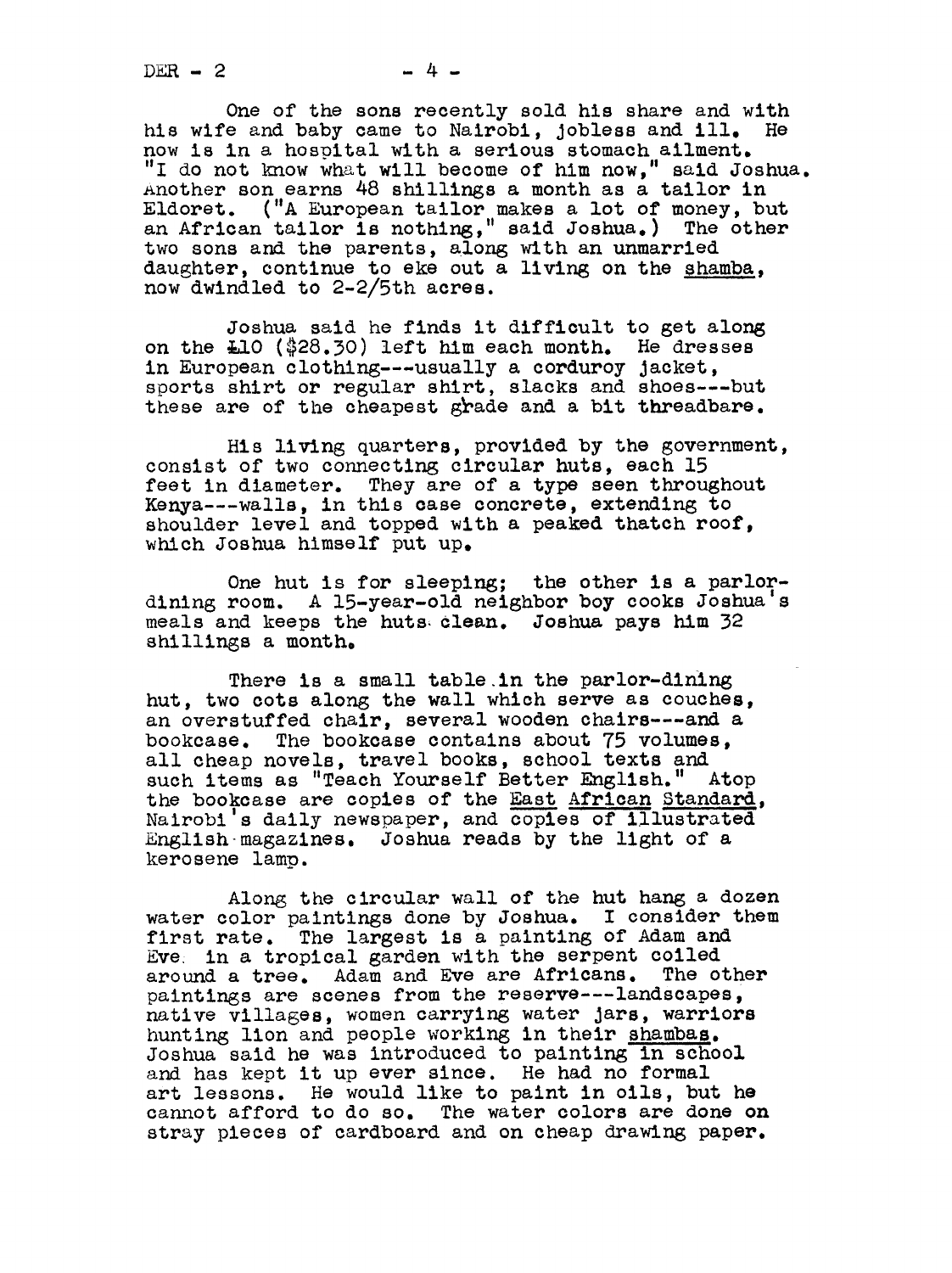Joshua is unmarried. Like most Africans he wants a wife and many children, especially sons. He would prefer an educated wife, but he says he would find it difficult to support her on the  $28.30$  a month. An educated wife would not submit to becoming the economical beast of burden that uneducated African wives are.

Joshua has saved nearly  $E70$  (\$198.10) and he wonders whether he should go ahead and marry anyway. using some of the money for bride-price, or whether he should use the little fortune on some more of that old white magic. "I don't think a man can get anywhere old white magic. "I don't think a man can get anywhere without education," Joshua said. He would like to study art. "Do they let American Africans go to school in the United States, Sir?"

Joshua is lonely. He lives on the far outskirts of Nairobi. He does not find companionship among his neighbors. "They are all laborers. I don t enjoy talking about the things that laborers talk about. They cannot read or write and they know nothing. You wouldn't enjoy talking to laborers, would you Sir?" He frequently gets a ride into Nairobi and there he talks with friends from many tribes who like himself do not enjoy talking with laborers.

While he continues to believe in Christianity, he has left the Friends' church and is bitter about all missionaries. He had not, however, Joined the new African Independent churches. Joshua was reluctant to discuss his reasons for rejecting the Europeans' Christianity, but finally gave several, including that he feels that Europeans do not practice the relision they teach to Africans. He also said he feels that instead of teaching his people the arts of modern self-government, the missionaries helped to impose white domination.

"My people have come to realize that the missionaries come to pave the way for the British government." Joshua said. "The missionaries are in front of the government. When the settlers come, they do not speak our language, so the missionaries talk for them. The missionary tells us, 'This man wants to build a house here and do this and that for you.' In the Kikuyu Reserve, they have given up helping the missionaries. The missionaries should be on the Africans' side, but most of them are not."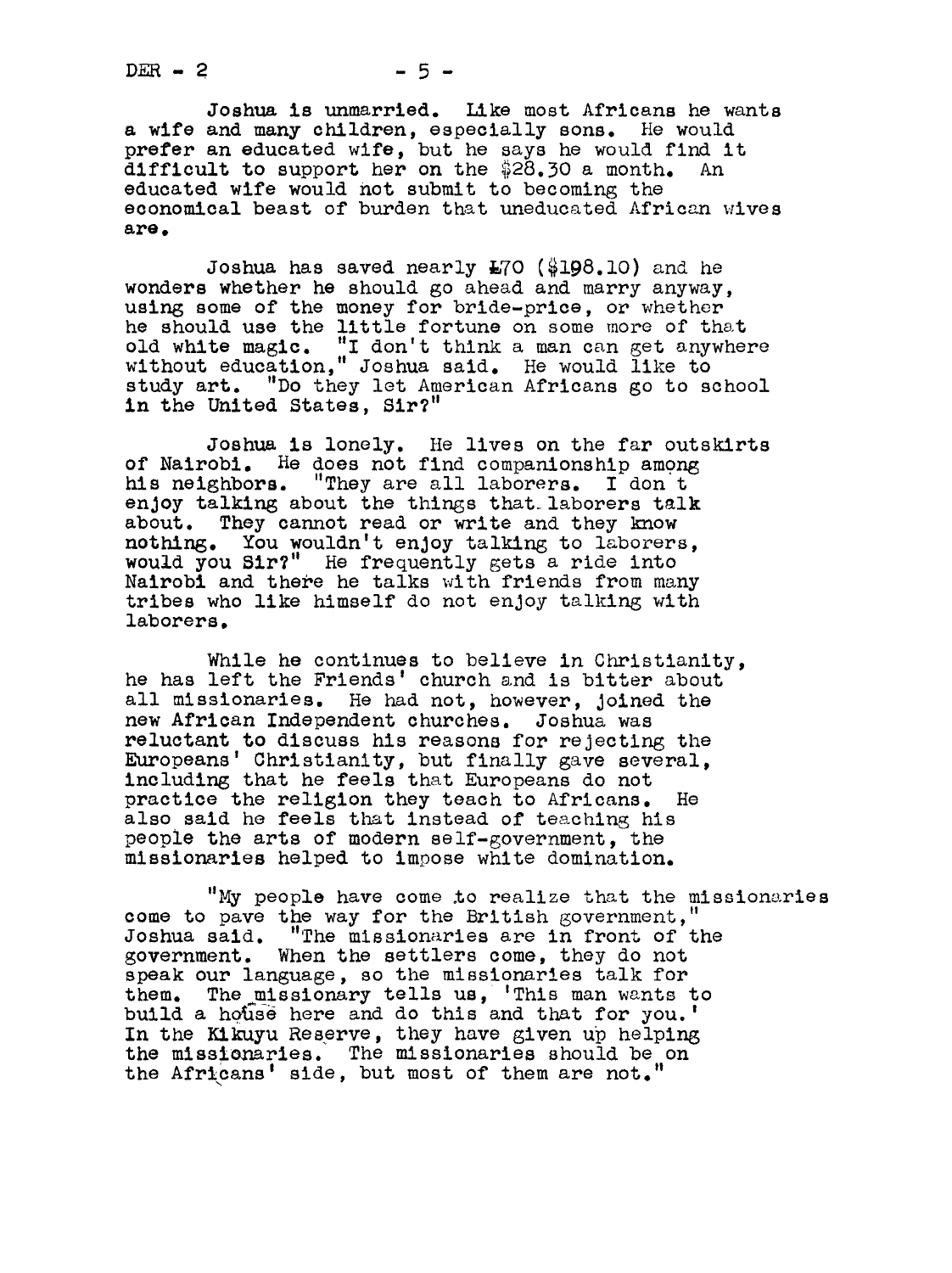$DER - 2$ 

Joshua also is bitter about fees charged by mission schools, although he realizes that expenses must be met somehow. "Now at most mission schools you pay much more than you do at government schools. Some mission schools charge a little; some charge much. Some don't build good schools but still charge much money. Even for little totos you have to pay maybe 20 shillings each term and there are three terms a year. The fathers don't have that much money, so the totos don't get education.

What about the future?

No, he doesn't want the white men to leave Kenya--not yet, that is. "It's no time for us to chase the Englishmen away. I don't think we have come up to the standard where we can rule ourselves. If we both cooperated and they taught us what we need to know, it would be fine." But, he said, Europeans are not teaching the Africans these things. "I've met very few Englishmen who have the spirit of teaching. There are very few who want to help my people. But it makes no difference. If you are singing a hymn all the time and I am sitting in the same room, even if you don't want to teach it to me, still I can pick up the tune and one day you will hear me singing it, too. Most of the things you see Africans doing are not what they were taught to do. They are Just imitating. If an African sees a European doing something, he tries oh so very hard to imitate it."

Right now, thoush, "it pains us very much when the Englishmen shout at us and say we are stupid. If an Englishman should come in here now and find me seated he would shout 'Get up, you.' But if he sees you sitting with me, he wouldn't say anything. I know why he shouts---I think I understand it-- it's because he thinks I can't do anything by myse If."

There are all sorts of difficulties in bettering race relations, Joshua said, and he told a little story to illustrate this.

"An African wanted to invite a European to his home for tea because this European had been good to him. But the African had only calabashes for drinking tea and he could not afford three shillings for a tea cup. He was ashamed of the calabashes, so he did not invite the European for tea and the European thought the African was unfriendly."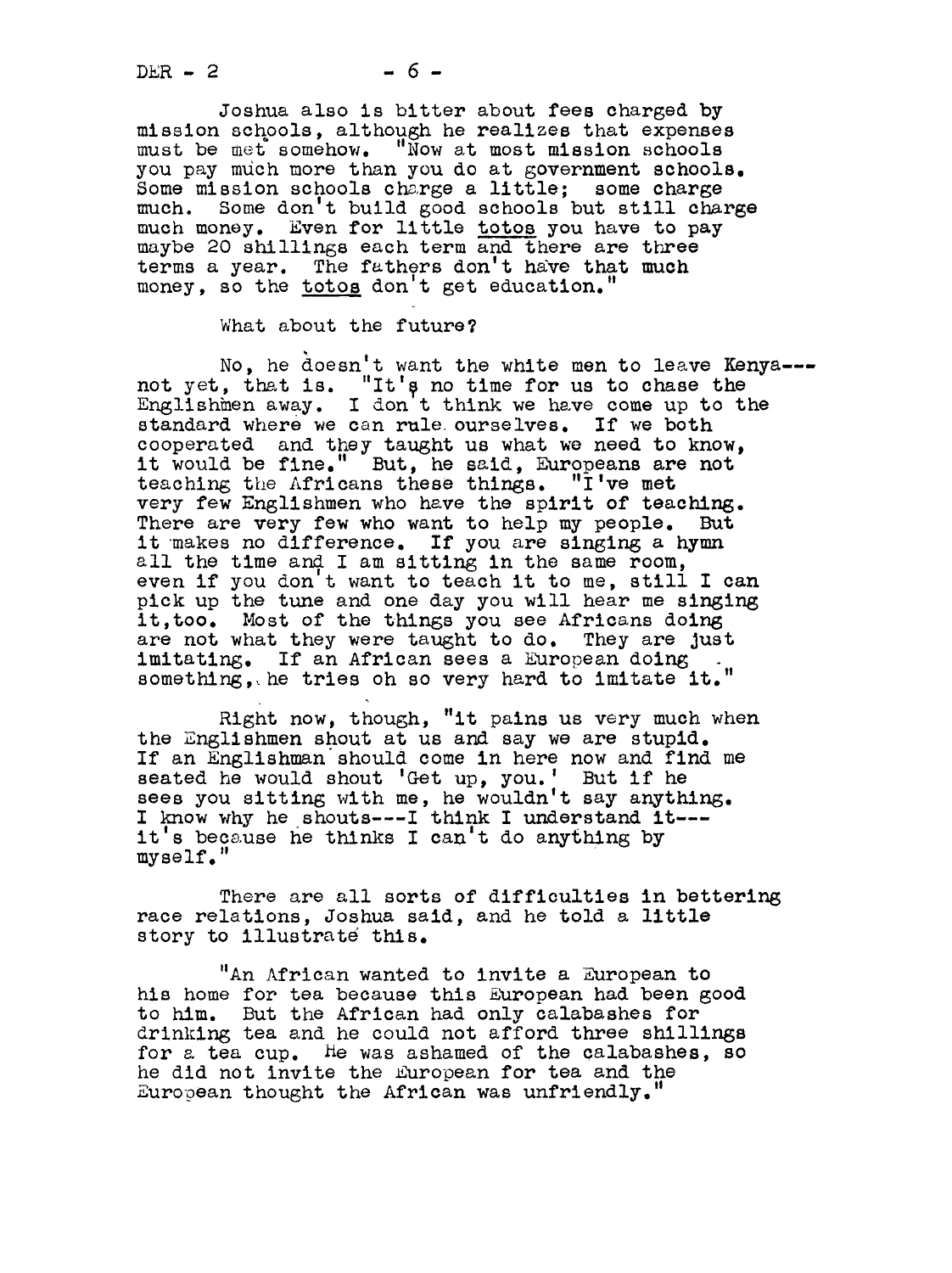## DER - 2  $-7$  - What did he think of Mau Mau?

"They have grounds, but it's silly because they go about it with pangas.\* The Englishman is a very tough man and he has guns and bombs while they have only their pangas. But a lot of people think they will be shot anyway by the police, so they think they have nothing to lose by going off with the Mau Mau. The European farmer, for instance, has plenty of money. He can buy all the firewood he wants. But the African has no money and he must go into the forest for his firewood. The police see him there and they shoot him.\*\*

"But if I were the Mau Mau, they should just<br>ppealed to the British government. If the have appealed to the British government. British government doesn't listen, I think the U.N.0. would. Don't you think the U.N.0. would? Of course the British government would not have listened, but now they can go around saying the Kikuyu should have gone to them first.

Mau Mau will never be extirpated until the Kikuyu grievances are settled, said Joshua. These grievances are land hunger ("Some people have only one acre; some have none.") and low wages ("How one acre; some have none.") and low wages ("How<br>can a man live on 50 shillings a month?") Idle land in the white highlands must be parceled out to landless Africans ("Some of those settlers have thousands of acres.") and wages must be raised substantially if peace is ever to come to Kenya again, he said. "Even if things pretend to be better and they get the Mau Mau, as long as there is bad feeling with the Kikuyu it will start all over again.'

\* A cleaver-llke sword used by. Africans for numerous farm and household tasks.

\*\* The security forces have declared the mountain forests --- Mau Mau strongholds --- to be prohibited zones. Forest squatters have been removed and Africans told they will be shot on sight in these areas. The security forces defend this policy by pointing out that Mau Mau wears no uniform and there is no way of telling at a wears no unflorm and there is no way of teiling at a<br>distance whether an African is a terrorist or not.<br>Mau Mau must be exterminated and military operations cannot be carried out if loyal Africans, among whom terrorists could mingle and set up ambushes, are allowed into the fighting areas.